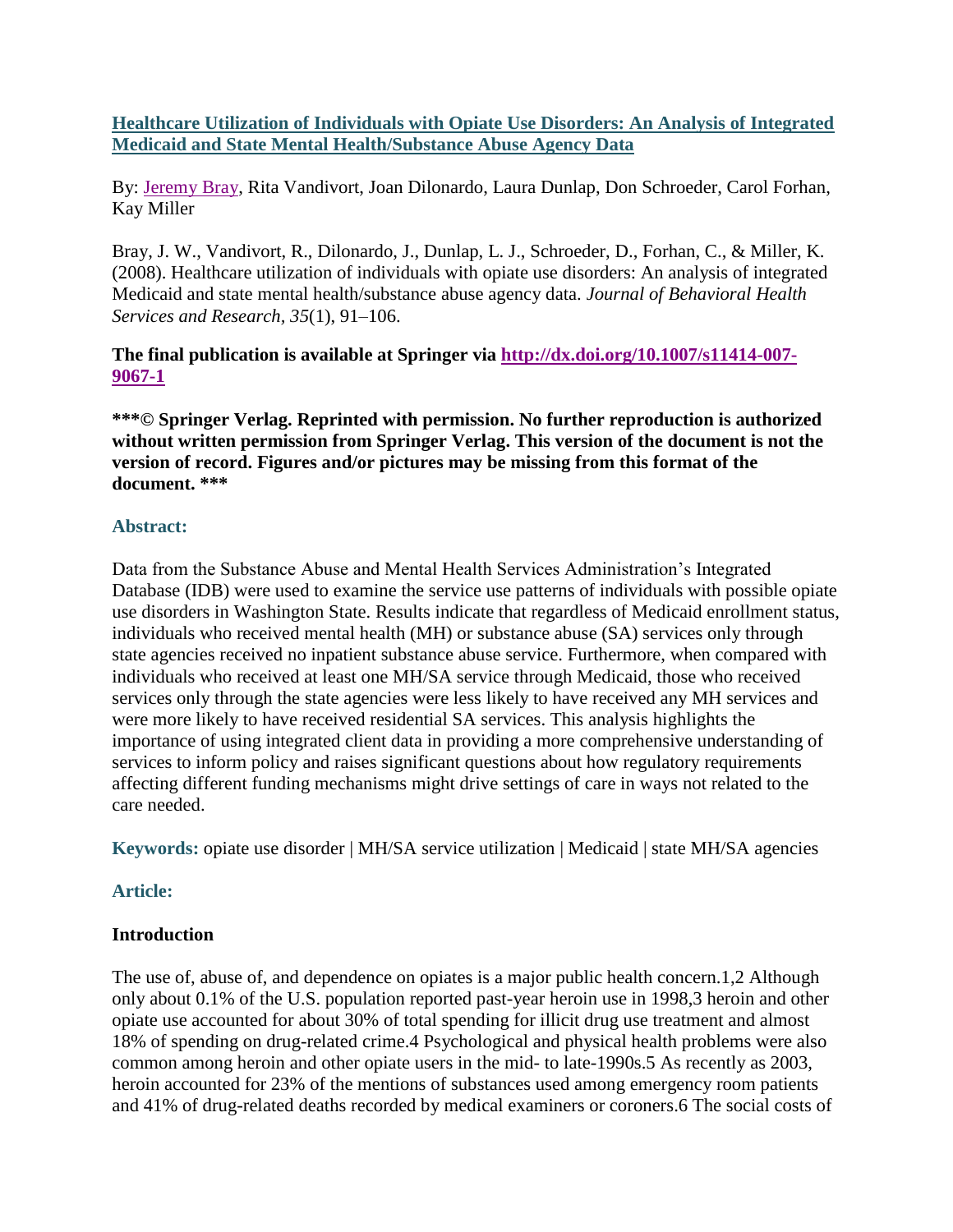opiate abuse are not limited to illegal drugs. A recent study suggests that in 2001, the social cost of prescription opioid abuse in the United States was \$8.6 billion.7

Despite the overwhelming societal costs associated with opiate use disorders, few studies have investigated the substance abuse (SA) or mental health (MH) treatment service patterns of individuals suffering from opiate abuse or dependence; rather, most studies focus almost exclusively on those in methadone maintenance treatment.8–10 These studies suggest that the co-occurrence of MH problems and other illicit drug dependence is quite high among individuals with an opiate use disorder.11–13 Yet, despite the increased incidence of MH conditions, individuals with a substance use disorder may not receive adequate levels of MH care beyond that directly related to their substance use disorder.10,11,14,15 Given these findings and the major public health concerns caused by opiate abuse and dependence, the lack of information about the broader MH/SA treatment service patterns of individuals with an opiate use disorder is a critical gap in the knowledge base informing policies affecting this population.

This study used data from the Substance Abuse and Mental Health Services Administration's (SAMHSA) Integrated Database (IDB) on individuals in Washington State with an indication of an opiate use disorder to determine what MH/SA services they received and through which auspice (i.e., Medicaid or state agency) they received them. Findings from this study offer two contributions to the current literature. First, the IDB presents a unique opportunity to study the behavioral health care utilization of individuals with opiate use disorders because it contains service use data linked at the client level from Washington Medicaid and from the Washington State Department of Social and Health Services' (DSHS) Mental Health Division (MHD) and Division of Alcohol and Substance Abuse (DASA). The combination of Medicaid and DSHS data represented in the IDB provides a more comprehensive picture of service use patterns than might be obtained from studies that focus on only one data source. Second, the late 1990s is often characterized as a time of a heroin epidemic in the United States.16 Therefore, examining the MH/SA treatment service use patterns of individuals with opiate use disorders during this period can provide an especially relevant baseline for today's policy makers as they attempt to address issues surrounding the emergence of new opiates.

# **Data and Methods**

This paper uses IDB data on Washington State from three full calendar years (1996–1998). For a more detailed description of the IDB, see Coffey et al.,17 and for a detailed description of the methods used to link IDB service records across state organizations, see Whalen et al.18 In addition to service use information, the IDB contains information on patient demographics (e.g., age, gender, race/ethnicity), Medicaid enrollment status, MH/SA diagnosis and service codes, and limited provider information.

# **Study population**

The study population for this analysis consists of individuals who have at least one record in the IDB indicating an opiate use disorder. An opiate use disorder could be indicated by one or more of the following: a diagnosis (either primary or secondary) of an opiate use disorder, a provider type indicative of opiate treatment, a service or procedure code indicative of opiate treatment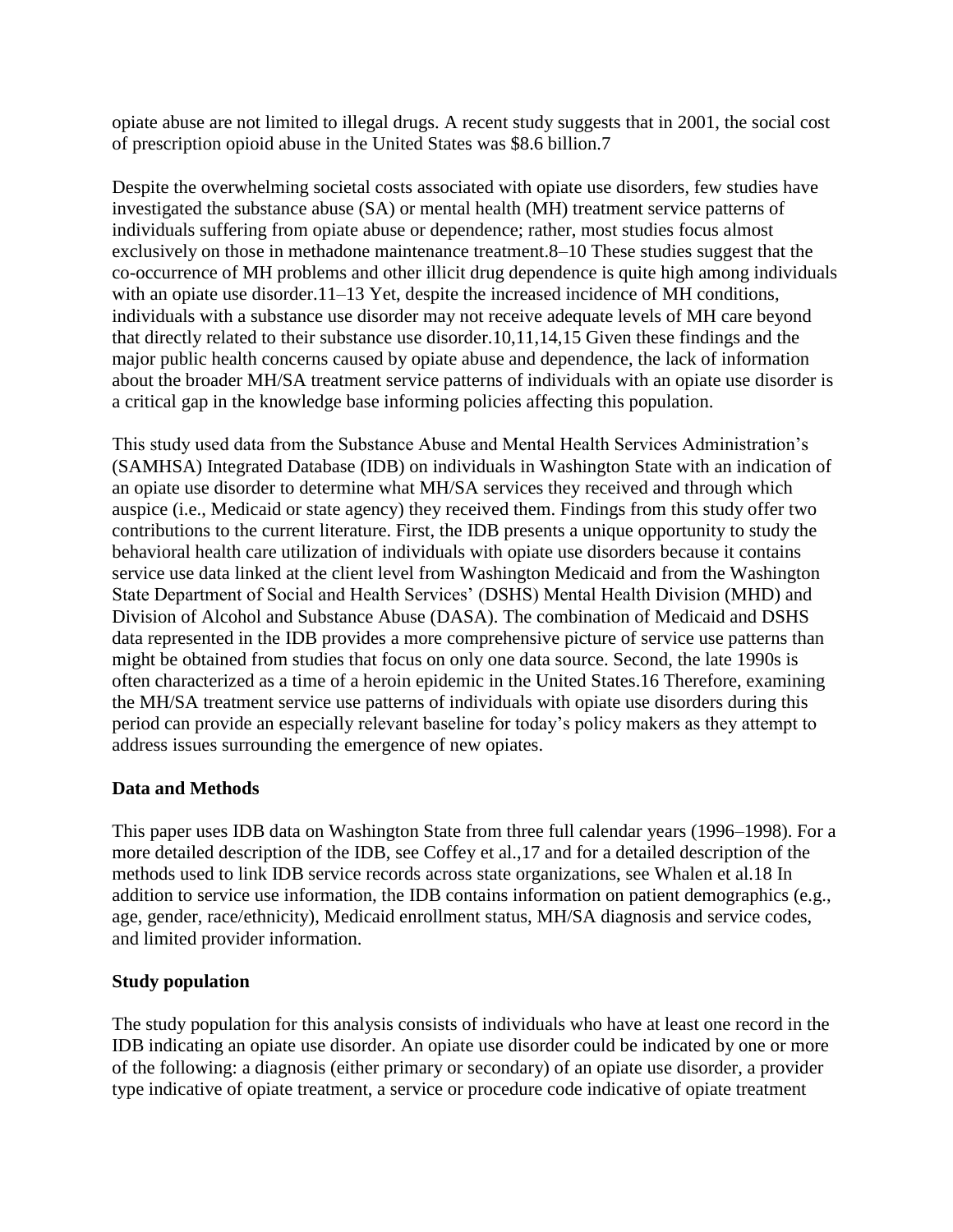(including methadone maintenance therapy but excluding methadone used for pain management), or a report of an opioid as the drug of choice. Opiate use disorder diagnoses were defined using the International Classification of Diseases, 9th Revision, Clinical Modification (ICD-9-CM). ICD-9-CM codes of 304.0 or 305.5, including any subclassifications, were used to identify opiate dependence and abuse, respectively. State-specific provider codes were used to identify opiate treatment providers. Both standard [e.g., Healthcare Common Procedure Coding System (HCPCS)] and local procedure codes were used to identify opiate treatment services. Finally, drug-of-choice information was available from self-reports obtained by state agencies during client intake. In some cases, the drug-of-choice information was obtained more than 1 year before or after any SA or MH service provision, but these cases represent less than 3% of the sample.

Preliminary analyses revealed that very few agency service records include diagnosis codes, but most Medicaid records do. Further investigation revealed that this is not an issue of Medicaid requiring a diagnosis for eligibility, but rather an issue of the data systems themselves. Agency services do not require a diagnosis code for reimbursement, so agency data systems do not track diagnosis. Conversely, Medicaid services often require a diagnosis for reimbursement, so Medicaid data systems track diagnosis. Because the presence or absence of a diagnosis is almost completely confounded by the use or nonuse of Medicaid services, information on service use differences associated with an opiate use disorder diagnosis is not presented.

# **Client classification**

One of the primary objectives of this study was to examine the extent to which the MH/SA service use patterns of individuals with an opiate use disorder varied based on whether their MH/SA services were tracked by Medicaid or a state MH/SA agency. Importantly, service tracking may, or may not, be associated with full or partial financial coverage. Accordingly, for this study, individuals were classified based on the data source (Medicaid or state MH/SA agency) from which their IDB MH/SA service records were obtained. Based on this information, individuals were classified into three categories:

- Any Medicaid service: individuals who have at least one Medicaid MH/SA service record, regardless of whether they have MH/SA state agency service records
- Agency services only with Medicaid enrollment: individuals who have at least one MH/SA state agency service record and were Medicaid-enrolled at some point between their first and last observed MH/SA service record but have no record of receiving an MH/SA service through Medicaid
- Agency services only without Medicaid enrollment: individuals who have at least one MH/SA state agency service record and were not Medicaid-enrolled at any time between their first and last observed MH/SA service record

Because the IDB integrates information from state Medicaid and state MH/SA agency data sources, overlapping records may occur if Medicaid reimburses a bill, but the state agency provides the service. To avoid overstating utilization rates, only one service date was counted for cases in which the same client, service type (MH or SA), modality/setting of service [i.e., inpatient (IP), residential/long-term care, or outpatient (OP)], and service date were reported on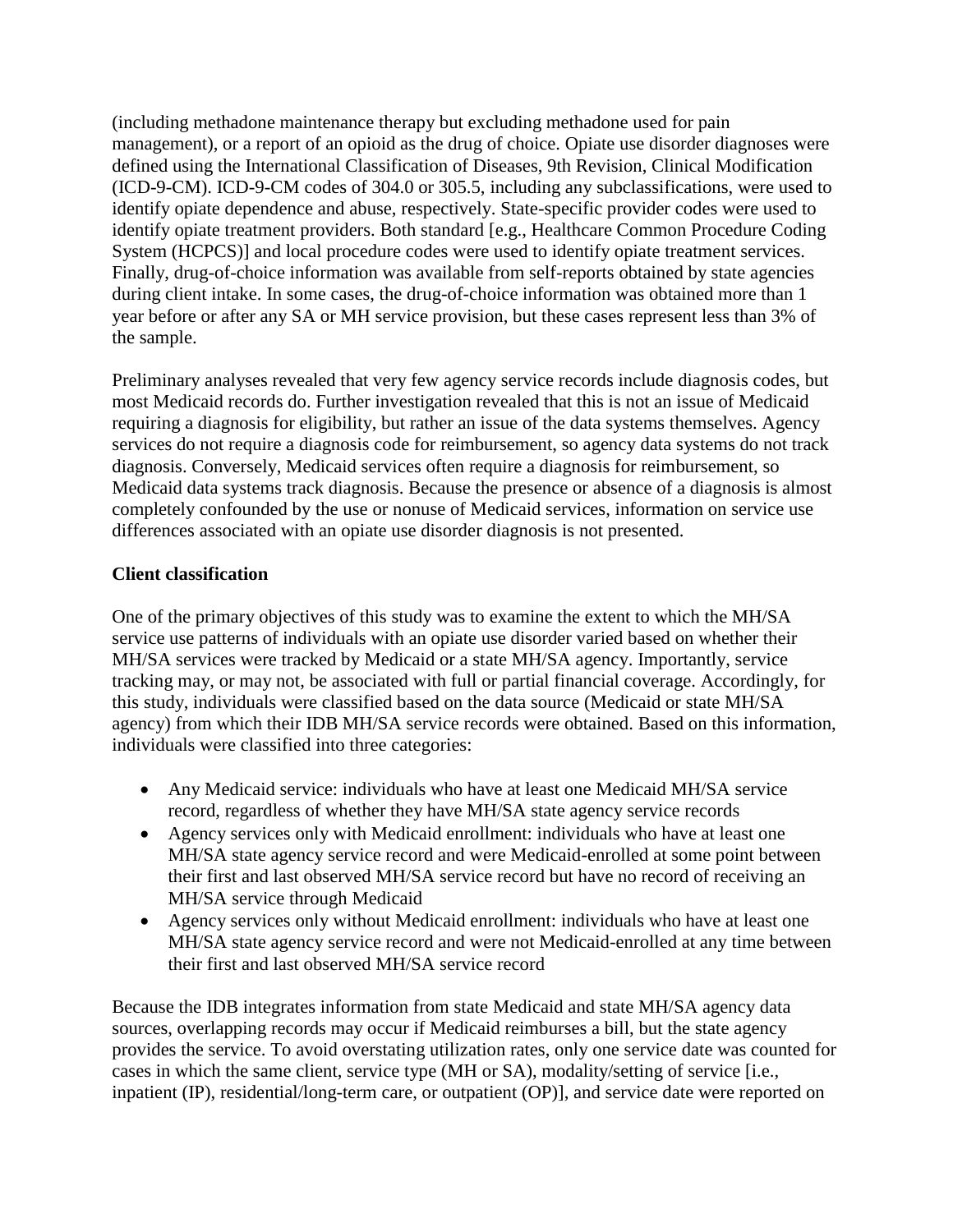both the Medicaid and state agency databases. Individuals with these types of records were classified as any Medicaid service. Importantly, although individuals in the any Medicaid service group may have received any number, or even the majority, of their services through the state agency, preliminary analyses indicated that individuals who received both Medicaid and agency services were more similar to those who received only Medicaid services than they were to those who received only agency services. For this reason, individuals receiving any Medicaid service were combined into a single category.

In addition to the client categorization described above, the standard IDB client classification was also used. The IDB client classification was used to identify individuals who received services for only MH conditions (MH-only), only SA conditions (SA-only), or co-occurring conditions (both MH and SA) during the study period. The IDB classifies individuals as having co-occurring conditions if they had any of the following within the 3-year study period: (1) both a primary MH and a SA diagnosis, (2) a primary MH and a secondary SA diagnosis, or (3) a primary SA and a secondary MH diagnosis. Individuals classified as having co-occurring conditions did not necessarily have MH and SA conditions concurrently. A client with an MH record at the beginning of the study period and an SA record at the end of the study period, for example, is classified by the IDB as having co-occurring conditions. In the absence of diagnosis information, MH-only and SA-only classifications were assigned based on the type of service received during the study period (see Coffey et al.17 and Bray et al.19 for a detailed definition of the primary MH/SA diagnosis category).

The IDB client classification does not incorporate information on secondary diagnoses unless a primary MH/SA diagnosis is also present, nor does it incorporate drug-of-choice information from state agency intake records. Because both of these pieces of information were used to identify individuals with an opiate use disorder for this study, it is possible for individuals with an opiate use disorder to be classified as MH-only or having received no MH/SA service based on the IDB client classification.

#### **Service classification**

Standard IDB service type classifications were used to classify the MH/SA services received by individuals with an opiate use disorder. The IDB MH/SA service type classifies MH/SA service records as either MH or SA and within MH/SA as IP, residential, or OP. Many inpatient programs are part of psychiatric or general hospitals and generally use a medical model of substance disorders in which intensive medication and counseling are provided over a relatively short period of time.20 Residential programs typically are provided in a free-standing, designated residential treatment facility. Residential treatment is usually of longer duration than IP treatment and relies less on medical professionals. Residential treatment provides organized services by designated treatment personnel who provide a planned regimen of care in a 24-h setting and is intended to serve clients who need a safe and stable living environment to develop sufficient recovery skills.21 For a complete description of the criteria used to classify services, see Coffey et al.17 The vast majority of individuals with a possible opiate use disorder have at least 1 SA service record, but relatively few have MH service records; therefore, the IP, residential, and OP subclassifications were examined for SA service records but not for MH service records.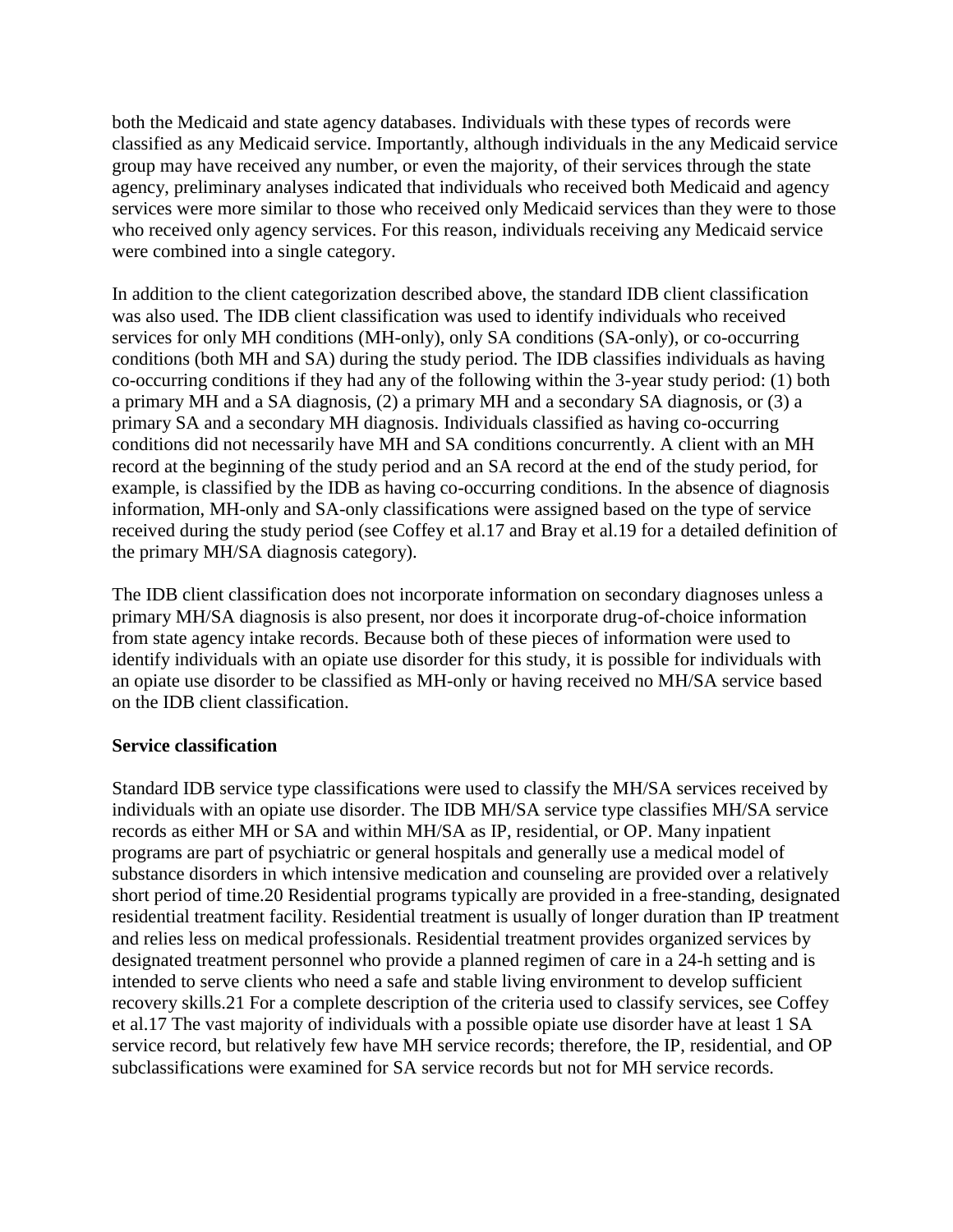## **Service encounters**

An individual's total number of service encounter dates was defined as the count of unique dates within the MH/SA service window on which the individual had a record with at least one service of a given service category (MH, IP SA, residential SA, or OP SA). Within a single IP or residential stay, each daily service encounter date was counted separately. Using standard IDB definitions for the full SA population, this same information is presented for the broader SA population, excluding individuals with an indication of an opiate use disorder.

# **Methods**

To characterize the level of contact individuals with an opiate use disorder have with the public treatment system, the analysis examined four key domains: (1) the proportion of clients using services, (2) the median length of the service window (i.e., the length of time between an individual's first and last MH/SA service), (3) the number of days of Medicaid enrollment within the service window, and (4) the number of unique MH/SA encounter dates within the service window.

Regression analyses were conducted to assess whether the service use patterns of individuals with an opiate use disorder differed significantly across the client classification categories after controlling for differences in the length of the MH/SA service window, the length of Medicaid enrollment, and demographics across the client categories. First, logistic regression models of the following form were estimated:

Prob(SERVi=1)=f(β1DEMOGi+β2GROUPi+β3WINDOWi+β4ENROLLi),

where SERV i is a series of indicators for receipt of services of a given type. For the regression analyses, any MH services and OP and residential SA services were considered. Regression analyses for IP SA services were not conducted because those services were received solely by the any Medicaid service group. DEMOG i is a set of demographic characteristics (i.e., gender, age, and race/ethnicity); GROUP i is a vector of variables representing the data source categories of *any Medicaid service* (the referent), *agency services only with Medicaid enrollment*, and *agency services only without Medicaid enrollment*; WINDOW i is the MH/SA service window length in days; and ENROLL i is the months of Medicaid enrollment (including 0 months). The βs are vectors of coefficients to be estimated. Variables reflecting the primary diagnosis categories are not included because much of the information used to classify individuals as MHonly, SA-only, or co-occurring was also used to classify services as MH or SA.

Next, regressions of the following form were run on days of service, conditional on service use:

In(DAYSi)=β1DEMOGi+β2GROUPi+β3WINDOWi+β4ENROLLi+εi,

where DAYS i is a set of variables reflecting the unique days of care for each of the same types of care, and all other terms are as previously defined. Consistent with the recommendations of Manning and Mullahy,22 generalized linear model (GLM) estimation with a log link and a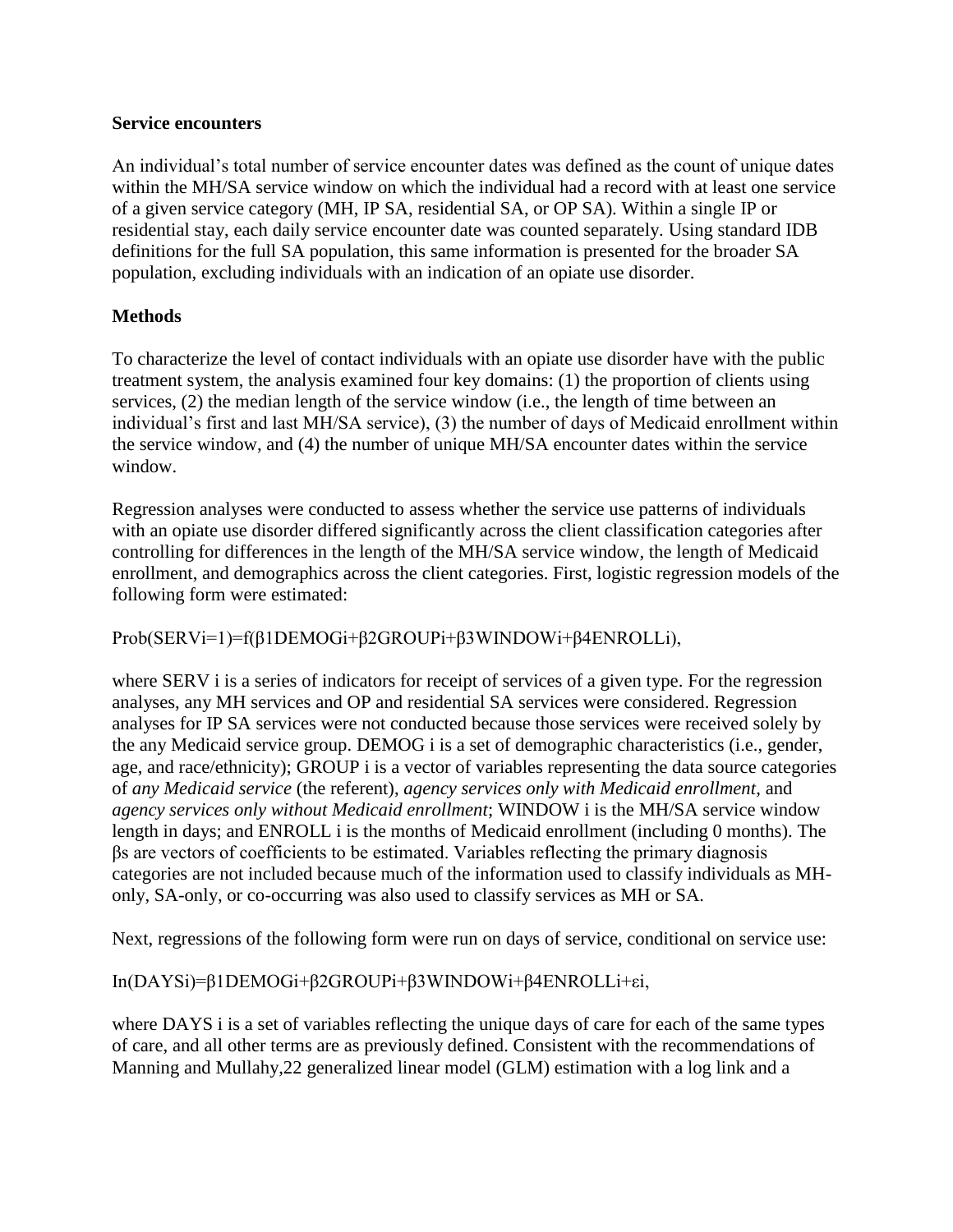gamma distribution on the natural scale was used rather than ordinary least squares (OLS) on the log scale.

## **Results**

Table 1 presents the demographic characteristics of the individuals identified as having an opiate use disorder in the IDB. For a point of comparison, Table 1 also presents the same information for the general IDB SA population, as defined in Coffey et al.,17 but excluding individuals with an opiate use disorder. Individuals with an opiate use disorder accounted for approximately 16% of the population with any SA disorder. In terms of demographics, when compared with individuals with a non-opiate SA disorder, individuals with an opiate use disorder are less likely to be male and more likely to be adults (as opposed to youth or elderly), but only minor differences in the distribution of clients across racial/ethnic categories are observed. Individuals with an opiate use disorder are less likely to be in the SA-only IDB client classification category. This is largely by construction because as discussed earlier, the current paper uses more inclusive data to identify individuals with a possible opiate use disorder than is used by the IDB client classification. Individuals with an opiate use disorder were more likely to have IP and residential SA services than the general SA population, but less likely to have any OP SA service. Individuals with an opiate use disorder were also more likely to have received any MH service compared to the general SA population. They also had longer MH/SA service windows, indicating longer periods of contact with the public MH/SA treatment system, and were more likely to be in the *any Medicaid service* and the *agency services only with Medicaid enrollment* groups.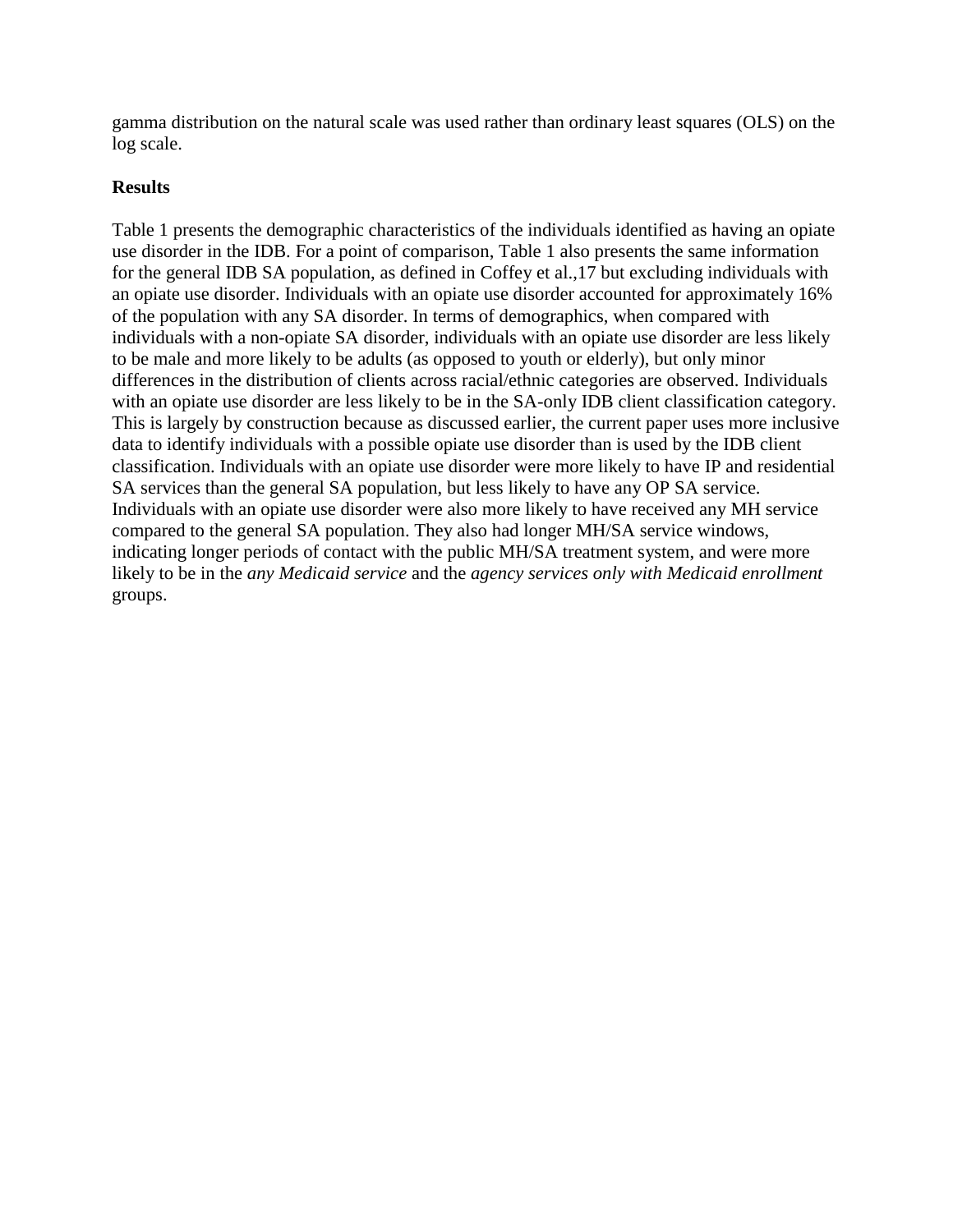**Table 1** 

Characteristics of individuals with a possible opiate use disorder compared with the non-opiate SA population

| <b>Population characteristic</b> | <b>Non-opiate SA population</b> | <b>Opiate users</b> |
|----------------------------------|---------------------------------|---------------------|
| All users $(N)$                  | 83,793                          | 15,652              |
| Percentage of total              | 84.3                            | 15.7                |
| SA population (%)                |                                 |                     |
| Gender $(\% )$                   |                                 |                     |
| Male                             | 63.2                            | 56.8                |
| Female                           | 36.8                            | 43.2                |
| Unknown                          | 0.0                             | 0.0                 |
| Age $(\%)$                       |                                 |                     |
| Youth $(0-17)$                   | 19.9                            | 3.1                 |
| Adult (18-64)                    | 78.8                            | 96.5                |
| Elderly $(65+)$                  | 1.3                             | 0.4                 |
| Unknown                          | 0.0                             | 0.0                 |
| Race/ethnicity (%)               |                                 |                     |
| White                            | 70.0                            | 77.6                |
| <b>Black</b>                     | 9.0                             | 10.6                |
| Hispanic                         | 8.5                             | 4.3                 |
| <b>Native American</b>           | 7.8                             | 4.5                 |
| Other                            | 3.6                             | 2.6                 |
| Unknown                          | 1.0                             | 0.3                 |
| IDB client category (%)          |                                 |                     |
| SA-only                          | 68.8                            | 59.9                |
| $Co\text{-}occurring (MH + SA)$  | 31.2                            | 34.7                |
| MH-only                          | 0.0                             | 1.9                 |
| Neither MH nor SA                | 0.0                             | 3.4                 |
| MH/SA service type (%)           |                                 |                     |
| SA services $(\% )$              |                                 |                     |
| Any setting                      | 94.9                            | 94.6                |
| Inpatient                        | 3.0                             | 6.2                 |
| <b>Residential</b>               | 31.9                            | 57.7                |
| Outpatient                       | 80.9                            | 71.4                |
| No SA services                   | 5.1                             | 5.4                 |
| Any MH service                   | 31.2                            | 36.5                |
| MH/SA service window length      |                                 |                     |
| 25th percentile (days)           | 38.0                            | 78.0                |
| Median (days)                    | 168.0                           | 348.0               |
| 75th percentile (days)           | 446.0                           | 770.0               |
| MH/SA service data source (%)    |                                 |                     |
| Any Medicaid                     | 46.0                            | 51.0                |
| Agency services only with        | 17.3                            | 22.7                |
| Medicaid enrollment              |                                 |                     |
| Agency services only without     | 36.8                            | 26.3                |
| Medicaid enrollment              |                                 |                     |

SA Substance abuse, MH mental health

Figure 1 presents the median MH/SA service window and length of Medicaid enrollment across individuals with a possible opiate use disorder in each of the data source categories. The *any Medicaid service group* has the longest median MH/SA service window and the most median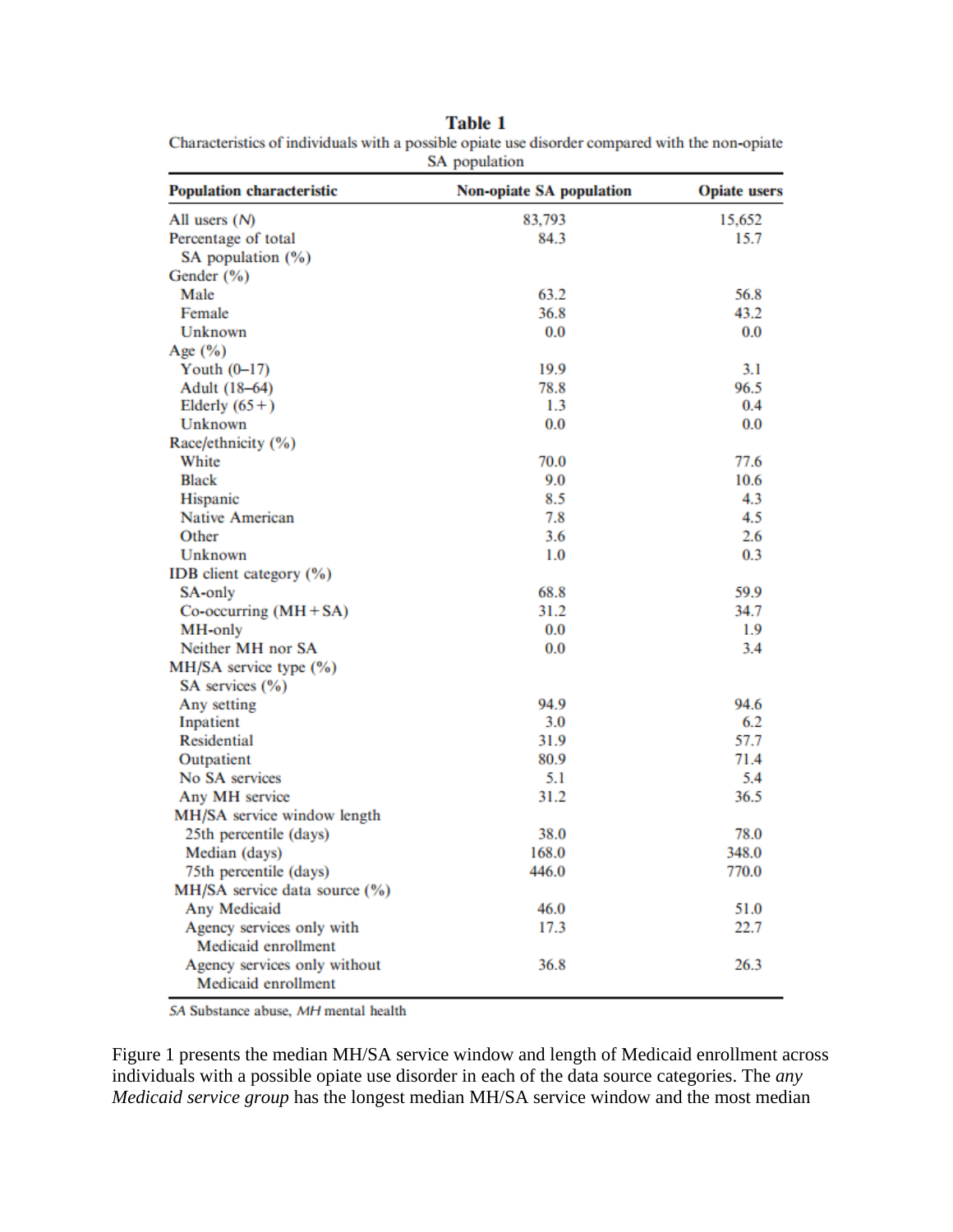days of Medicaid enrollment within that window, followed by the *agency services only with Medicaid enrollment* group and then the agency services only without Medicaid enrollment group. Because the analysis only examines Medicaid enrollment within the MH/SA service window, the length of Medicaid enrollment is always less than the total service window length. The total Medicaid enrollment of an individual may be greater than that reported here, but by definition of the service window, no MH/SA service use occurred during days of Medicaid enrollment not captured by this measure. Importantly, the *any Medicaid service* group may have received substantial services from MH or SA state agencies, because individuals in this group are categorized as *any Medicaid service* only because they received *at least one* Medicaid service.





Median MH/SA service window length and days of medicaid enrollment among individuals with a possible opiate use disorder by data source category

Figures 2 and 3 present the probability of service use and the median days of service conditional on service utilization for each of the data source categories. IP SA care was not included in Figures 2 and 3 because only individuals in the *any Medicaid service* group had IP SA utilization (the conditional median days of IP SA care for that group were 6). Figure 2 suggests that the two agency services only groups are more likely to receive residential SA services and are less likely to receive OP SA services or MH services. Conditional on receipt of services, Figure 3 suggests that the agency services *only with Medicaid enrollment group* received the most days of residential SA service, the *agency services only without Medicaid enrollment* group received the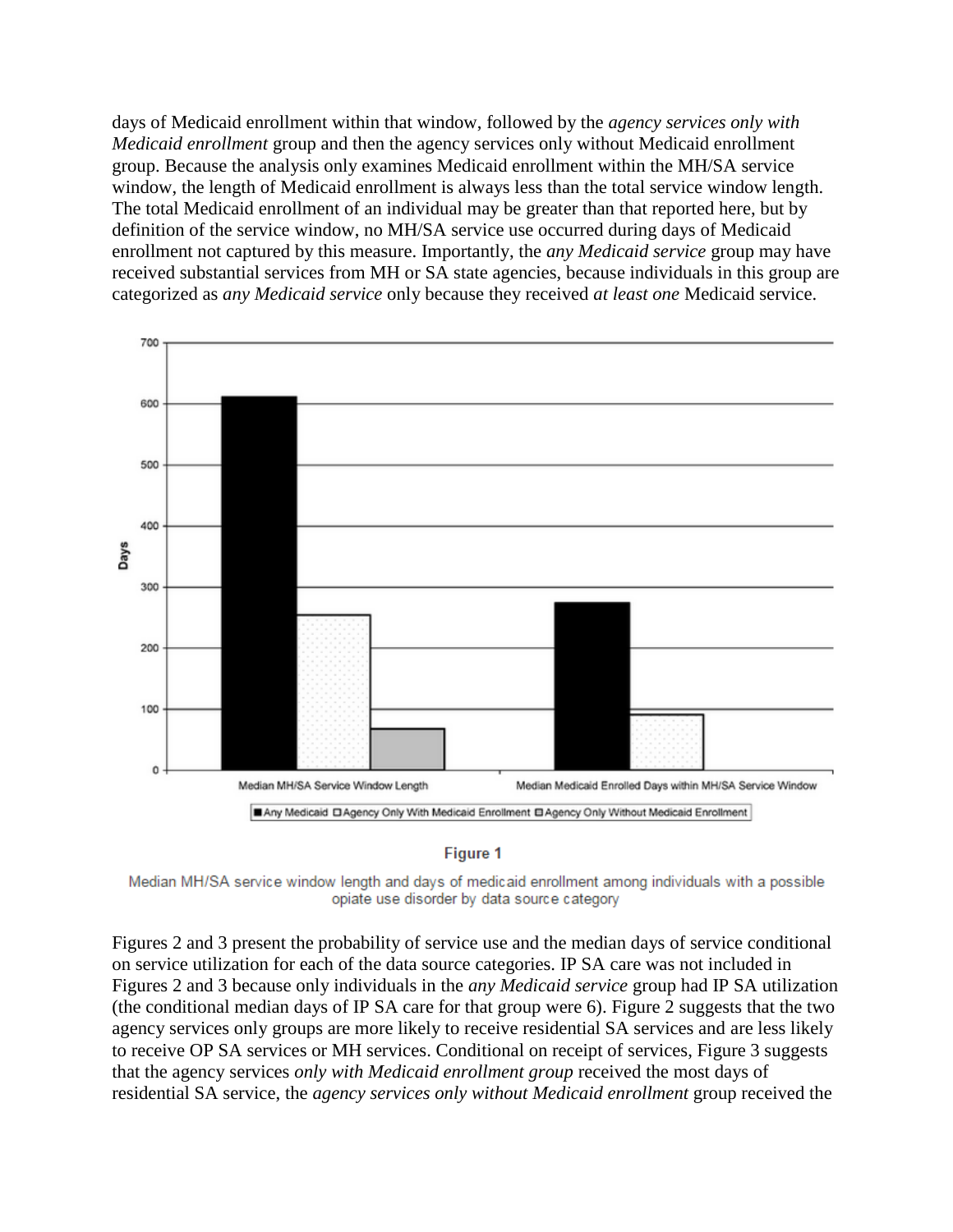

most days of OP SA care, and the *any Medicaid services* group received the most days of MH care.

Figure 2

Percentage of individuals with a possible opiate use disorder using MH/SA services by service type and data source category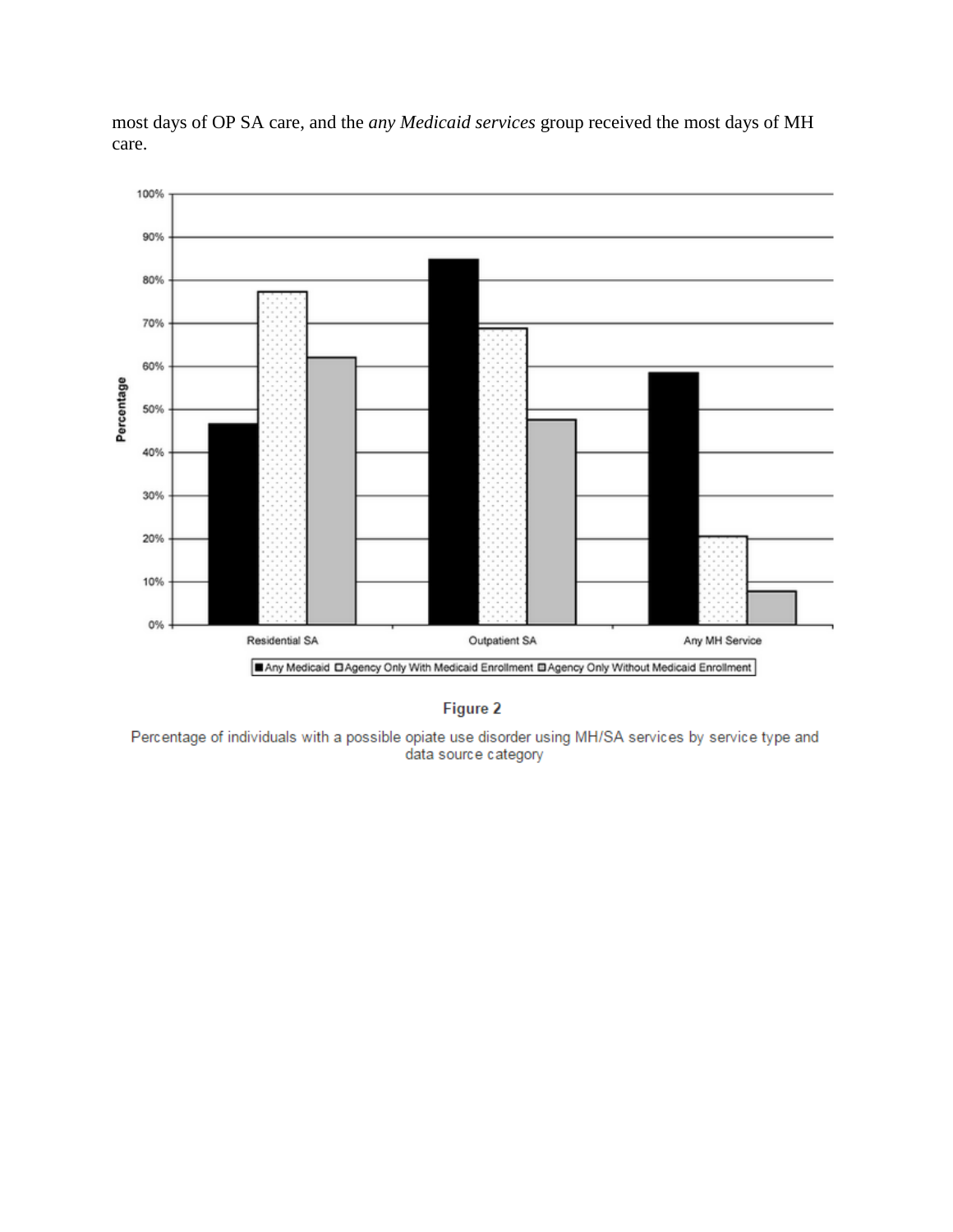

#### Figure 3

Median days of care conditional on service use among individuals with a possible opiate use disorder by service type and data source category

Table 2 presents results from the logistic regressions, including logit coefficients, their standard errors, and associated odds ratios (ORs) for the data source grouping variables. For all other covariates, only the estimated logit coefficients and their standard errors are presented. Table 2 shows that even after controlling for the longer service window and more months of Medicaid enrollment, the pattern observed in Figure 2 still holds. Compared with individuals in the *any Medicaid service group*, individuals in the agency services *only with Medicaid enrollment* and the agency services *only without Medicaid enrollment* groups had significantly higher odds of receiving at least residential SA service ( $OR = 2.941$  and  $OR = 1.376$ , respectively) and lower odds of receiving any OP SA ( $OR = 0.311$  and  $OR = 0.162$ , respectively) or any MH service  $(OR = 0.217$  and  $OR = 0.110$ , respectively). Briefly examining the results for the control variables in the regression, females are significantly less likely to receive residential SA services. The racial/ethnic categories that are statistically significant suggest that racial/ethnic minorities are less likely than non-Hispanic whites to receive services of any type. Age categories reflecting individuals both younger and older than the referent of 36 to 40 were also, in general, less likely to receive services of any type when the associated coefficients were statistically significant. The exception is that individuals aged 21 to 35 with an opiate use disorder were more likely to receive residential SA services. Results with regard to demographic characteristics, especially race/ethnicity, should not be interpreted as evidence of disparities, however. Rather, they indicate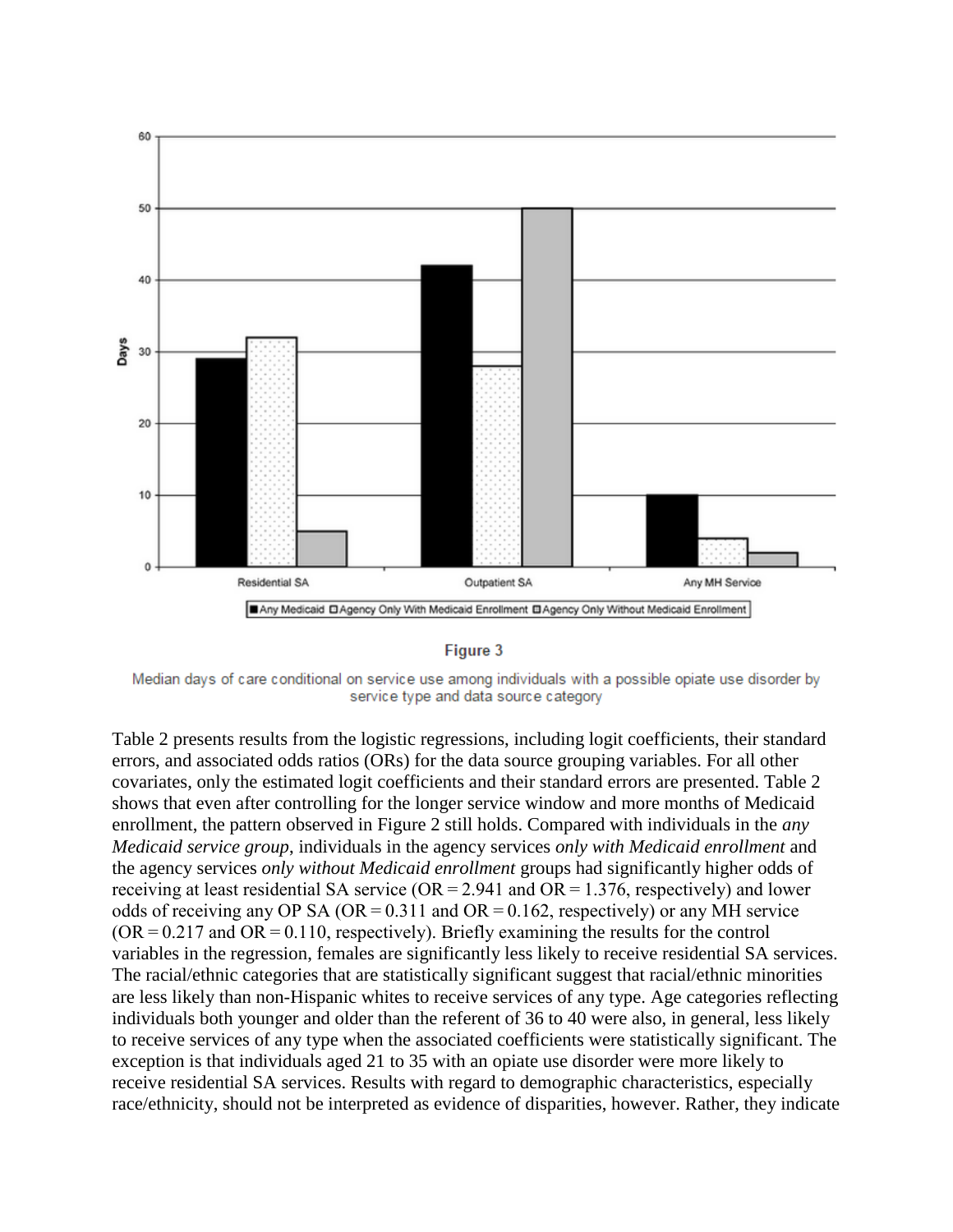the differential representation of demographic groups across the data and highlight the importance of controlling for those factors when assessing statistical significance. Unexpectedly, months of Medicaid enrollment are positively associated with a greater likelihood of service use only for MH services. For both types of SA care examined, longer Medicaid enrollment was negatively associated with the probability of service use, although the relationship was not significant for residential care.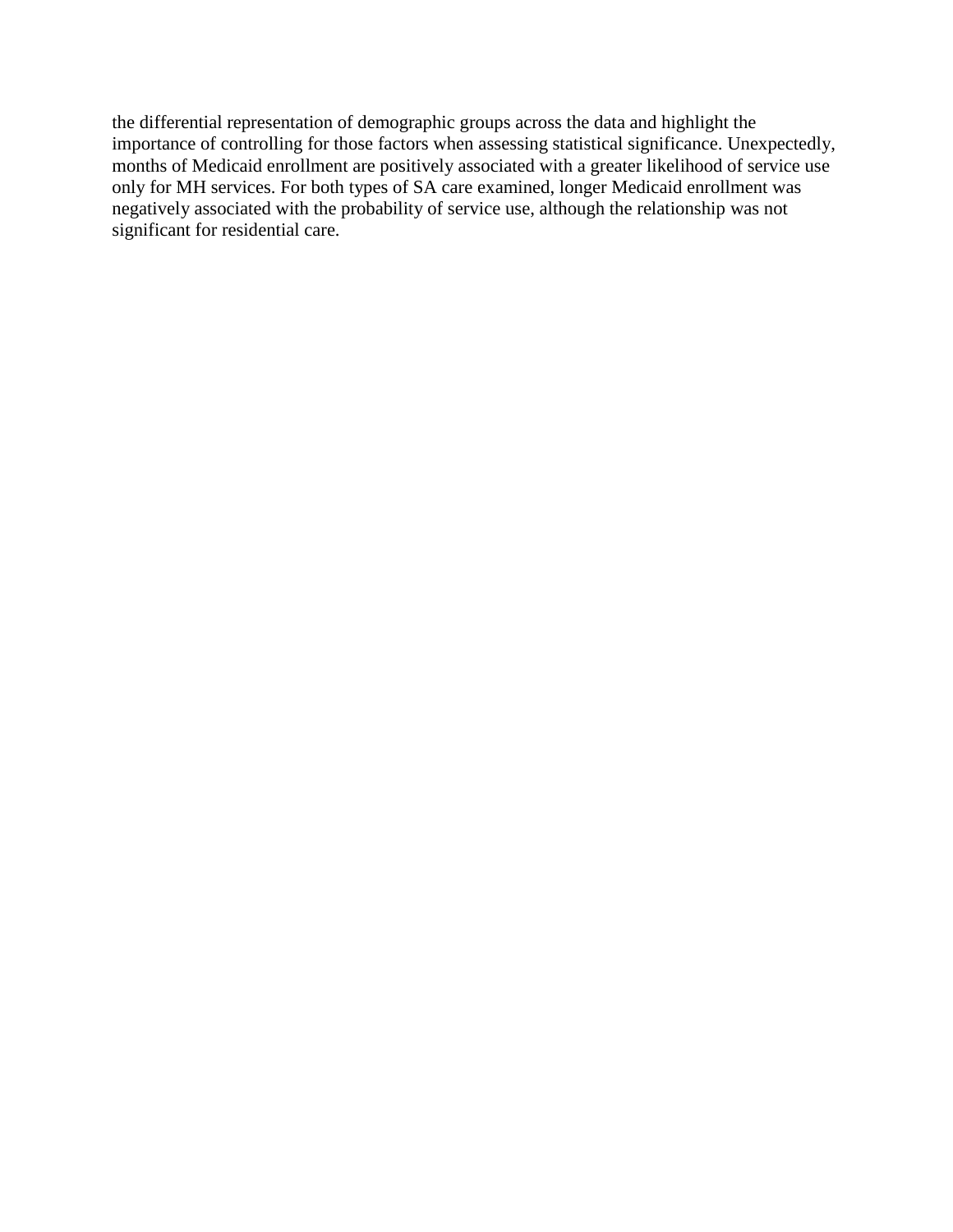|                                                  | program to the control of the property of service as |                      |                       |
|--------------------------------------------------|------------------------------------------------------|----------------------|-----------------------|
|                                                  | Probability of residential                           | Probability of OP SA | Probability of any MH |
| Covariates                                       | SA service use                                       | service use          | service use           |
| enrollment<br>Agency services only with Medicaid | 1.079***                                             | $-1.167***$          | $-1.526***$           |
| Standard error                                   | 0.050                                                | 0.061                | 0.052                 |
| Odds ratio                                       | 2.941                                                | 0.311                | 0.217                 |
| Agency services only without Medicaid enrollment | $0.319***$                                           | $-1.819**$           | $-2.210***$           |
| Standard error                                   | 0.052                                                | 0.069                | 0.072                 |
| Odds ratio                                       | 1.376                                                | 0.162                | 0.110                 |
| Control variables                                |                                                      |                      |                       |
| Intercept                                        | $0.446***$                                           | 1.091                | $-0.274***$           |
| Standard error                                   | 0.059                                                | 0.078                | 0.065                 |
| Female                                           | $-0.519***$                                          | 0.344                | $-0.064$              |
| Standard error                                   | 0.036                                                | 0.046                | 0.042                 |
| Race/ethnicity (referent is non-Hispanic White)  |                                                      |                      |                       |
| Black                                            | $-0.269***$                                          | 0.371                | $-0.493***$           |
| Standard error                                   | 0.057                                                | 0.075                | 0.069                 |
| Hispanic                                         | $-0.081$                                             | 0.036                | $-0.402$ ***          |
| Standard error                                   | 0.086                                                | 0.097                | 0.116                 |
| Native American                                  | $0.342***$                                           | $-0.067$             | $-0.221$              |
| Standard error                                   | 0.087                                                | 0.101                | 0.101                 |
| Other                                            | $-0.357***$                                          | 0.229                | $-0.169$              |
| Standard error                                   | 0.110                                                | 0.145                | 0.128                 |
| Unknown                                          | $-1.656***$                                          | $-1.122**$           | $0.863*$              |
| Standard error                                   | 0.507                                                | 0.441                | 0.459                 |
| Age (referent is 36 to 40)                       |                                                      |                      |                       |
| $0$ to $17$                                      | $-0.384***$                                          | 0.765                | $-0.058$              |
| Standard error                                   | 0.103                                                | 0.146                | 0.124                 |

Table 2<br>Logistic regression results for the probability of service use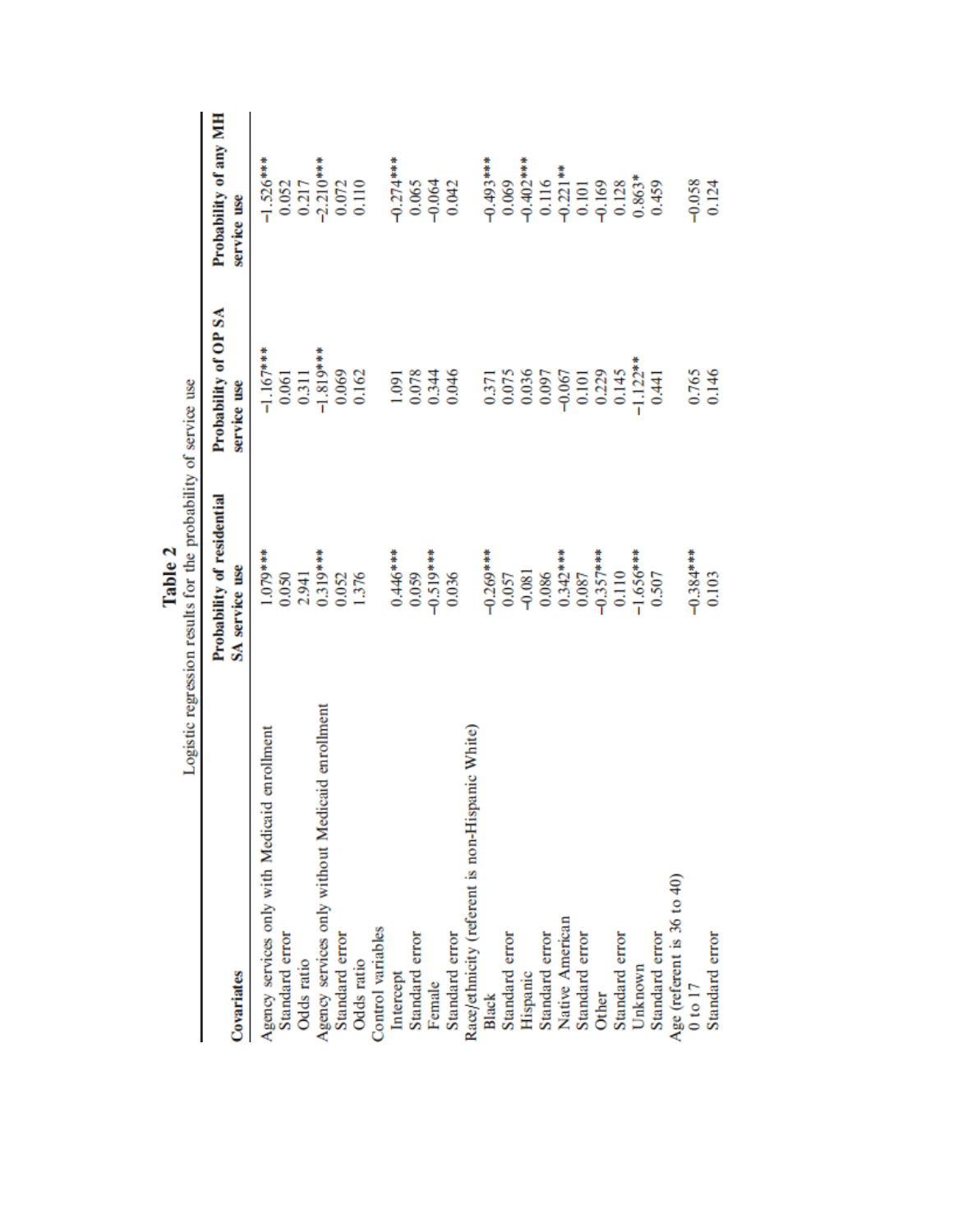| $18 \text{ to } 20$                                                  |               |            |            |
|----------------------------------------------------------------------|---------------|------------|------------|
| Standard error                                                       |               |            |            |
| $21$ to $25$                                                         |               |            |            |
| Standard error                                                       |               |            |            |
|                                                                      |               |            |            |
| $26$ to $30$ $$\rm{Standard}\xspace$ error                           |               |            |            |
| 31 to 35                                                             |               |            |            |
| Standard error                                                       |               |            |            |
| 41 to 45                                                             |               |            |            |
| Standard error                                                       |               |            |            |
| 46 to 50                                                             |               |            |            |
| Standard error                                                       |               |            |            |
| 51 to 55                                                             |               |            |            |
| Standard error                                                       |               |            |            |
| 56 to 60                                                             |               |            |            |
| Standard error                                                       |               |            |            |
| 61 to 64                                                             |               |            |            |
|                                                                      |               |            |            |
| Standard error<br>65 plus                                            |               |            |            |
| Standard error                                                       |               |            |            |
| Service window length (days)                                         | 0.000         |            |            |
| Standard error                                                       | 1,0001        |            | 1,0001     |
| months)<br>Medicaid enrollment                                       | $-0.005$      | $0.017$ ** | $0.053***$ |
| Standard error                                                       | $\frac{8}{2}$ | 0.007      | 0.005      |
| abuse, OP outpatient, MH mental health<br>IP Inpatient, SA substance |               |            |            |
| $*_{p<0.10}$<br>**p<0.05                                             |               |            |            |
|                                                                      |               |            |            |
| $+ + p < 0.0$                                                        |               |            |            |

Table 3 presents the regression results for days of care, conditional on having at least 1 day of service of that type of care. Because the natural logarithm of days of care is the dependent variable, the coefficient estimates, standard errors, and associated percentage changes for the data source categories are presented. For all other variables, only the estimated coefficients and their standard errors are presented. For residential SA care, the *agency services only with Medicaid enrollment* group is significantly associated with more days of residential SA care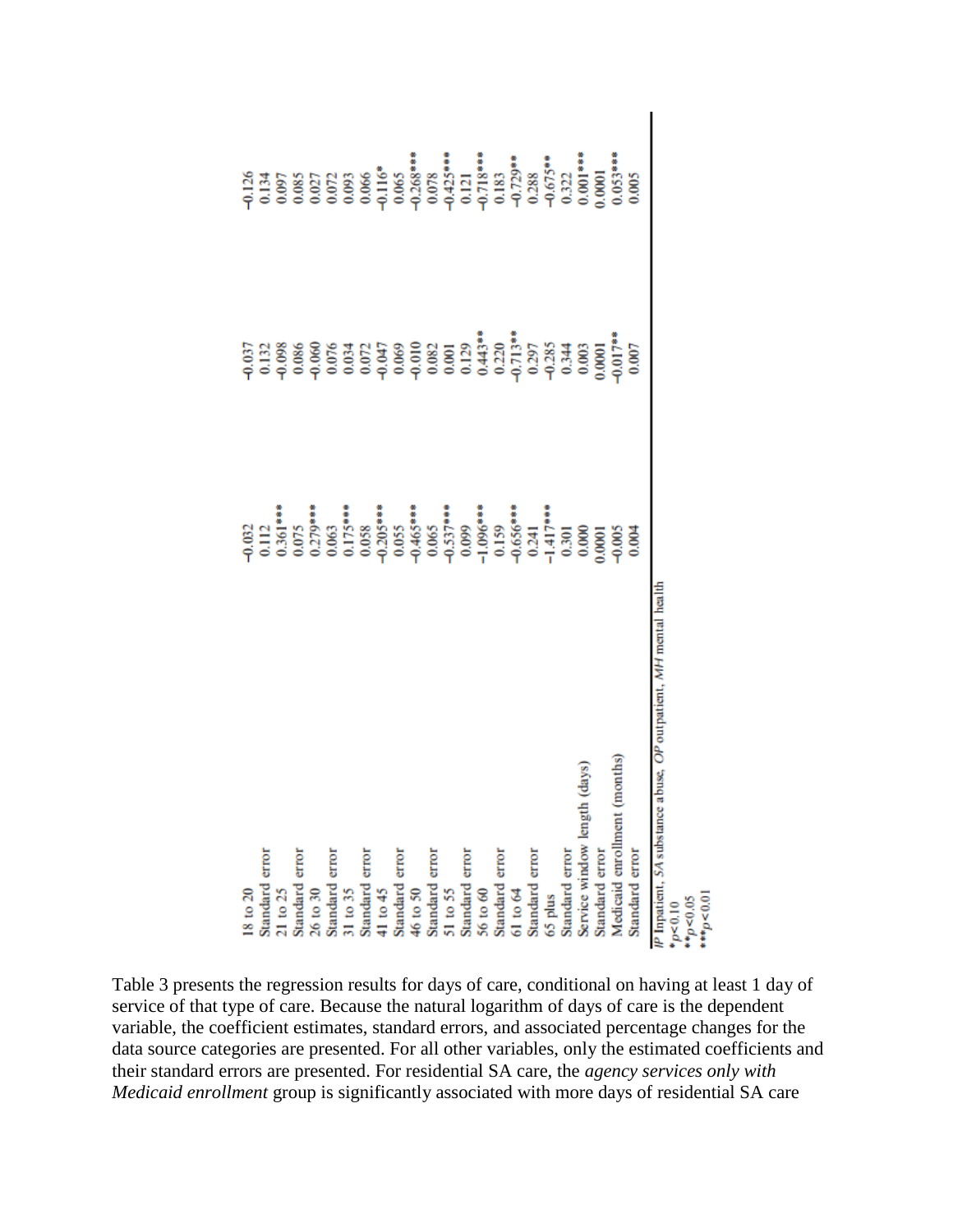(28% increase), while the *agency services only without Medicaid enrollment* group is significantly associated with fewer days of care (56% decrease). Both *agency services only* groups are significantly and positively related to OP SA days of care: an estimated 18% increase for the *agency services only with Medicaid enrollment* group and an estimated 60% increase for the *agency services only without Medicaid enrollment* group. Finally, the *agency services only without Medicaid enrollment* group is associated with significantly more days of MH care than the *any Medicaid service* group (56% increase). Unlike in Table 2, no consistent pattern emerges with regard to the demographic control variables included in the linear regression. The length of the MH/SA service window is positively and significantly associated with days of care. Months of Medicaid enrollment are negatively and significantly associated with days of residential and OP SA care, but positively and significantly associated with days of MH care.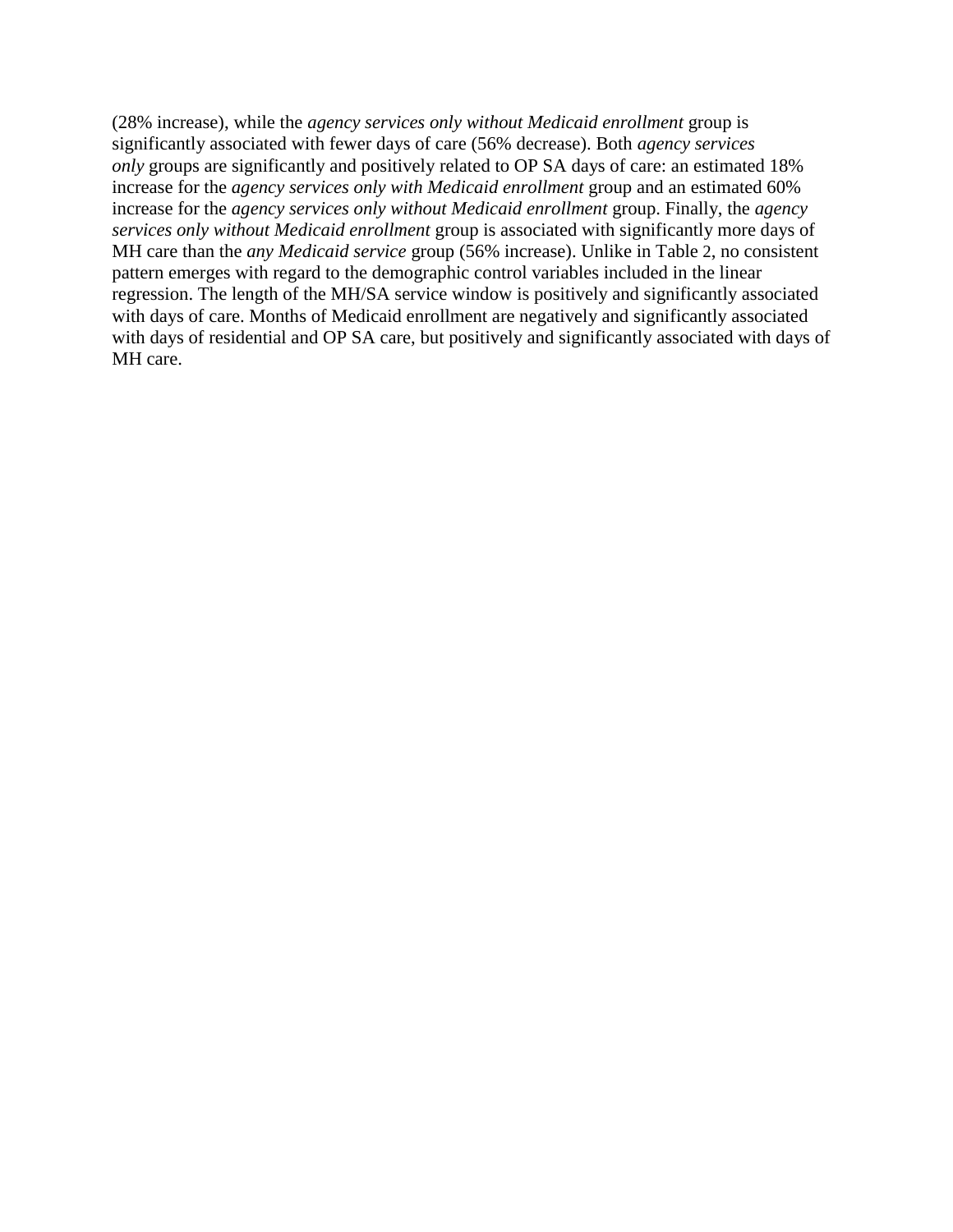|                                                  | Linear regression results for unique health care service dates<br>Table 3 |                                  |                                      |
|--------------------------------------------------|---------------------------------------------------------------------------|----------------------------------|--------------------------------------|
| Covariates                                       | Unique dates of residential<br>SA service                                 | of OP SA service<br>Unique dates | of MH service<br><b>Unique dates</b> |
| enrollment<br>Agency services only with Medicaid | $0.248***$                                                                | $0.169***$                       | $-0.009$                             |
| Standard error                                   | 0.030                                                                     | 0.045                            | 0.063                                |
| Percentage change                                | 0.282                                                                     | 0.185                            | $-0.009$                             |
| Agency services only without Medicaid enrollment | $-0.818***$                                                               | $0.472***$                       | $0.448***$                           |
| Standard error                                   | 0.038                                                                     | 0.077                            | 0.094                                |
| Percentage change                                | $-0.559$                                                                  | 0.604                            | 0.564                                |
| Control variables                                |                                                                           |                                  |                                      |
| Intercept                                        | $3.310***$                                                                | $2.552***$                       | $2.337***$                           |
| Standard error                                   | 0.042                                                                     | 0.065                            | 0.067                                |
| Female                                           | $-0.017$                                                                  | $0.322***$                       | $-0.045$                             |
| Standard error                                   | 0.025                                                                     | 0.039                            | 0.041                                |
| Race/ethnicity (referent is non-Hispanic White)  |                                                                           |                                  |                                      |
| Black                                            | $-0.007$                                                                  | $0.121***$                       | $-0.010$                             |
| Standard error                                   | 0.040                                                                     | 0.061                            | 0.074                                |
| Hispanic                                         | $0.208***$                                                                | 0.013                            | $-0.153$                             |
| Standard error                                   | 0.057                                                                     | 0.106                            | 0.133                                |
| Native American                                  | $0.254***$                                                                | $-0.039$                         | $-0.700***$                          |
| Standard error                                   | 0.052                                                                     | 0.084                            | 0.106                                |
| Other                                            | $-0.057$                                                                  | $-0.016$                         | $0.211*$                             |
| Standard error                                   | 0.079                                                                     | 0.123                            | 0.128                                |
| Unknown                                          | $-1.268***$                                                               | 0.000                            | $-1.340***$                          |
| Standard error                                   | 0.483                                                                     | 0.000                            | 0.443                                |
| Age (referent is 36 to 40)                       |                                                                           |                                  |                                      |
| $0$ to $17$                                      | $0.549***$                                                                | $0.374***$                       | $0.224*$                             |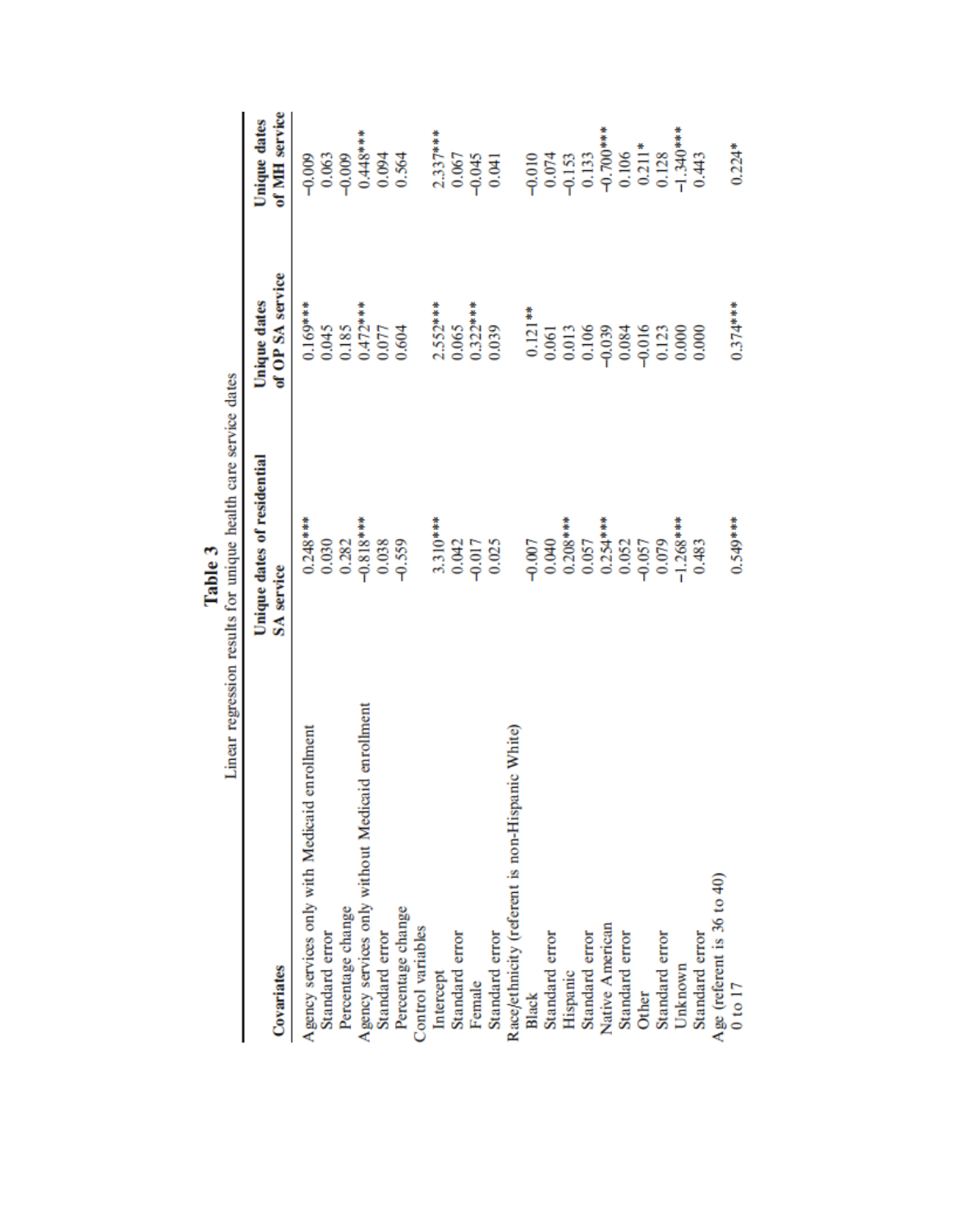| Standard error                                                                     |           |           |       |
|------------------------------------------------------------------------------------|-----------|-----------|-------|
| $18$ to $20$                                                                       |           |           |       |
| Standard error                                                                     |           |           |       |
| $21$ to $25$                                                                       |           |           |       |
| Standard error                                                                     |           |           |       |
| 26 to 30                                                                           |           |           |       |
| Standard error                                                                     |           |           |       |
| 31 to 35                                                                           |           |           |       |
| Standard error                                                                     |           |           |       |
| 41 to 45                                                                           |           |           |       |
| Standard error                                                                     |           |           |       |
| 46 to 50                                                                           |           |           |       |
| Standard error                                                                     |           |           |       |
| 51 to 55                                                                           |           |           |       |
| Standard error                                                                     |           |           |       |
| 56 to 60                                                                           |           |           |       |
| Standard error                                                                     |           |           |       |
| 61 to 64                                                                           |           |           |       |
| Standard error                                                                     |           |           |       |
| 65 plus                                                                            |           |           |       |
| Standard error                                                                     |           |           |       |
| Service window length (days)                                                       |           |           |       |
| Standard error                                                                     |           | 0.000     |       |
| Medicaid enrollment (months)                                                       | $0.019**$ | $0.024**$ |       |
| Standard error                                                                     | 0.003     | 0.004     | 0.003 |
| /P Inpatient, SA substance abuse, OP outpatient, MH mental health<br>$\frac{1}{2}$ |           |           |       |

 $* p < 0.10$   $* p < 0.05$   $* * p < 0.01$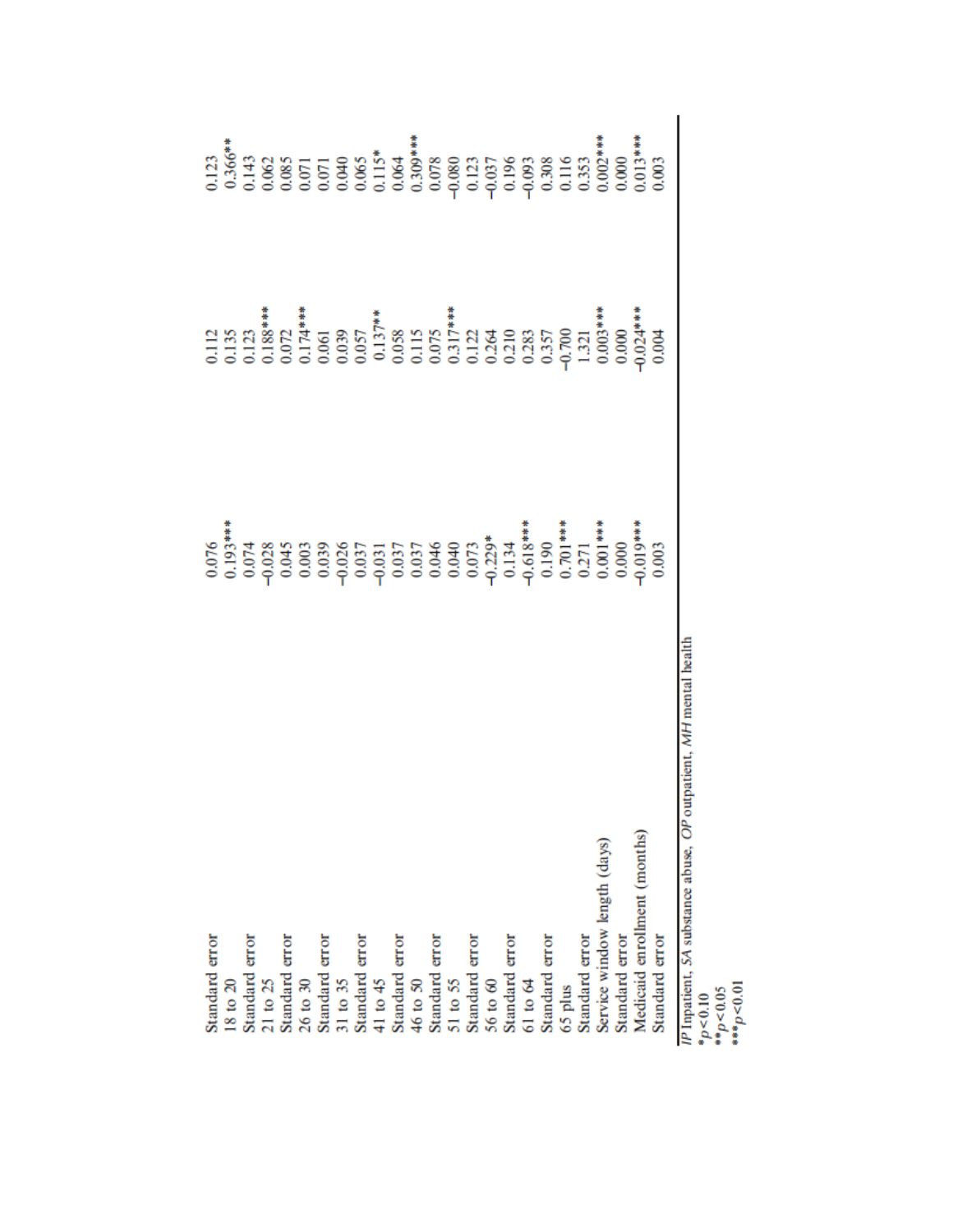#### **Implications for Behavioral Health**

This analysis examined the service use patterns of individuals with an indication of an opiate use disorder using IDB data from Washington for the period 1996 through 1998. Among individuals with opiate use disorders, the receipt of at least one MH/SA service through Medicaid appears to be positively associated with IP SA service use in that only individuals who met this condition had any record of an IP SA service. The receipt of at least one MH/SA service through Medicaid was also positively associated with OP SA service and with MH service use among individuals with opiate use disorders. The use of only state MH/SA agency services, on the other hand, was positively associated with the use of residential SA services.

The findings suggest that the regulatory restrictions faced by state agencies and Medicaid may drive observed patterns of care for individuals with opiate use disorders. Specifically, the finding that agency-only MH/SA service use is associated with higher rates of residential service use and with no IP SA service use is likely tied to regulatory differences between Medicaid and the state agencies in Washington. For example, SA block grant funds, which are a key source of funding for both DASA and MHD, could not be used for IP hospital care during the period covered by this analysis. This restriction most likely induced state agencies to route patients for whom outpatient care is insufficient to residential care. Similarly, the Medicaid Institutions of Mental Disorders exclusion prohibits payment for psychiatric services received by adults in residential care facilities with more than 16 beds and so may induce providers to route more severe patients to IP care rather than to residential care. This explanation suggests that using administrative data to track service use patterns may be misleading because the collection of service data is driven by regulatory environments and billing systems that may not capture the actual intensity of care given.

The results are subject to several limitations. First, although the IDB represents one of the most comprehensive cross-system databases used to examine this critical issue to date, it does not capture all possible services that could be used by individuals with possible opiate use disorders in Washington. Other possible sources include self-pay, private insurance, and the Department of Veterans Affairs (VA) system, among others. Another important limitation common to all administrative databases is that the actual treatment need of the population studied is unknown, so definitive statements cannot be made about the appropriateness of the services received. Furthermore, because of the limited time frame of the IDB, data are unavailable for individuals who used MH/SA services either before 1996 or after 1998. As a result, it is possible that this study has not captured the full service use history of some individuals who appear in the treatment system briefly at the beginning or end of the study period. A final limitation of this study is that information on prescription drug use is not available in the agency service records contained in the IDB and is therefore not considered in this study.

Despite these limitations, the analysis of service use patterns of individuals with possible opiate use disorders during the late 1990s offers key implications for today's policy makers as they attempt to address issues surrounding the emergence of new opiates. First and foremost, if policy makers are trying to track the service use of a small but important segment of the overall SA population, using integrated data is a necessity. When funding for treatment services is cut in an effort to contain costs, it is important to determine if those services have simply been shifted to other state programs, reflecting little net cost savings for states overall. The present study combines state MH/SA agency data with state Medicaid data, but including additional data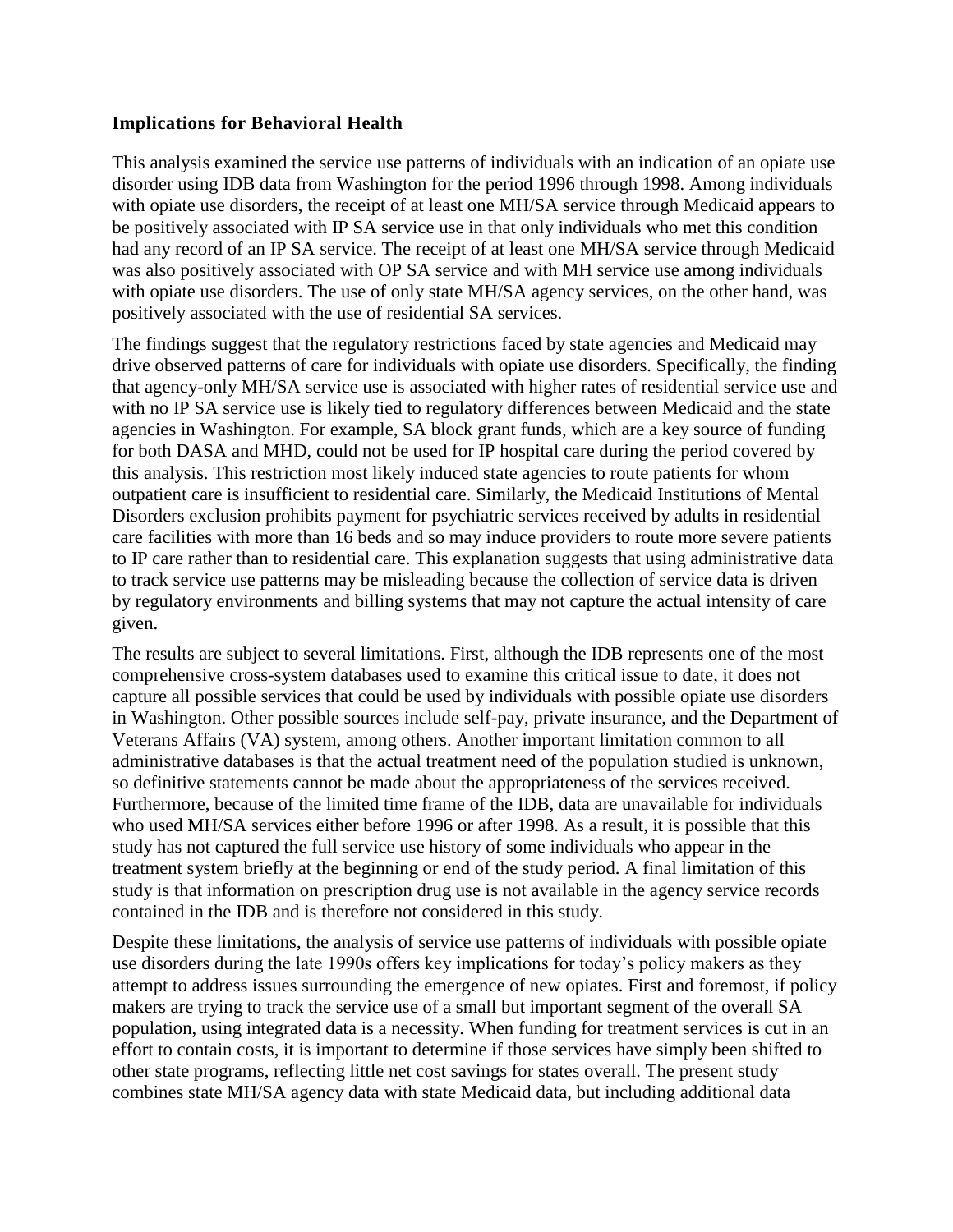sources (e.g., VA or criminal justice system) would provide an even more complete picture of service use patterns. Second, the utility of administrative data for analyses such as these is often limited by the influence of the regulatory environment, clinical practice patterns, and the institutional history of the data systems used. Given that state and federal policy makers increasingly rely on administrative data to assess the performance of the treatment system, the results clearly highlight the need to better track service provision. SAMHSA's IDB, therefore, represents the vanguard of a new, expansive, cross-agency philosophy regarding administrative data sources and serves as a model for new and more comprehensive data integration efforts.

## **Acknowledgments**

Funding for this study was provided by the Substance Abuse and Mental Health Services Administration. Valuable comments and suggestions on this research were provided by members of the Integrated Database Technical Expert Panel, which comprises a wide variety of researchers and treatment providers from several state and federal agencies.

# **References**

- 1. National Institute on Drug Abuse. Research Report Series. Heroin Abuse and Addiction. NIH Pub. No. 05-4165; May 2005.
- 2. U.S. Department of Justice. Intelligence Bulletin. OxyContin Diversion, Availability, and Abuse. Product No. 2004-L0424-017; August 2004.
- 3. Substance Abuse and Mental Health Services Administration, Office of Applied Studies. *Results from the 1998 National Household Survey on Drug Abuse.* Rockville, MD: Substance Abuse and Mental Health Services Administration, Office of Applied Studies; 2000.
- 4. Office of National Drug Control Policy (ONDCP). The national drug control strategy 2000 annual report. 2000. Available at: [http://www.ncirs.org/ondcppubs/publications/policy/](http://www.ncirs.org/​ondcppubs/​publications/​policy/​ndcs00/​index.​html) [ndcs00/index.html.](http://www.ncirs.org/​ondcppubs/​publications/​policy/​ndcs00/​index.​html) Accessed August 3, 2005.
- 5. Ryan CF, White JM. Health status at entry to methadone maintenance treatment using the SF-36 health survey questionnaire. *Addiction.* 1996;91(1):39–45.
- 6. Substance Abuse and Mental Health Services Administration, Office of Applied Studies. *Drug Abuse Warning Network, 2003: Interim National Estimates of Drug-Related Emergency Department Visits.* DAWN Series D-26, DHHS Publication No. (SMA) 04-3972. Rockville, MD: Substance Abuse and Mental Health Services Administration, Office of Applied Studies; 2004.
- 7. Birnbaum, HG, White AG, Reynolds JL, et al. Estimated costs of prescription opioid analgesic abuse in the United States in 2001. A societal perspective. *Clinical Journal of Pain*. 2006;22:667–676.
- 8. Deck D, Carlson MJ. Retention in publicly funded methadone maintenance treatment in two western states. *Journal of Behavioral Health Services & Research.* 2005;32(1):43–60.
- 9. Deck D, Carlson MJ. Access to publicly funded methadone maintenance treatment in two western states. *Journal of Behavioral Health Services & Research.* 2004;31(2):164–177.
- 10. Widman M, Platt JJ, Lidz V, et al. Patterns of service use and treatment involvement of methadone maintenance patients. *Journal of Substance Abuse Treatment.* 1997;14(1):29–35 Jan–Feb.